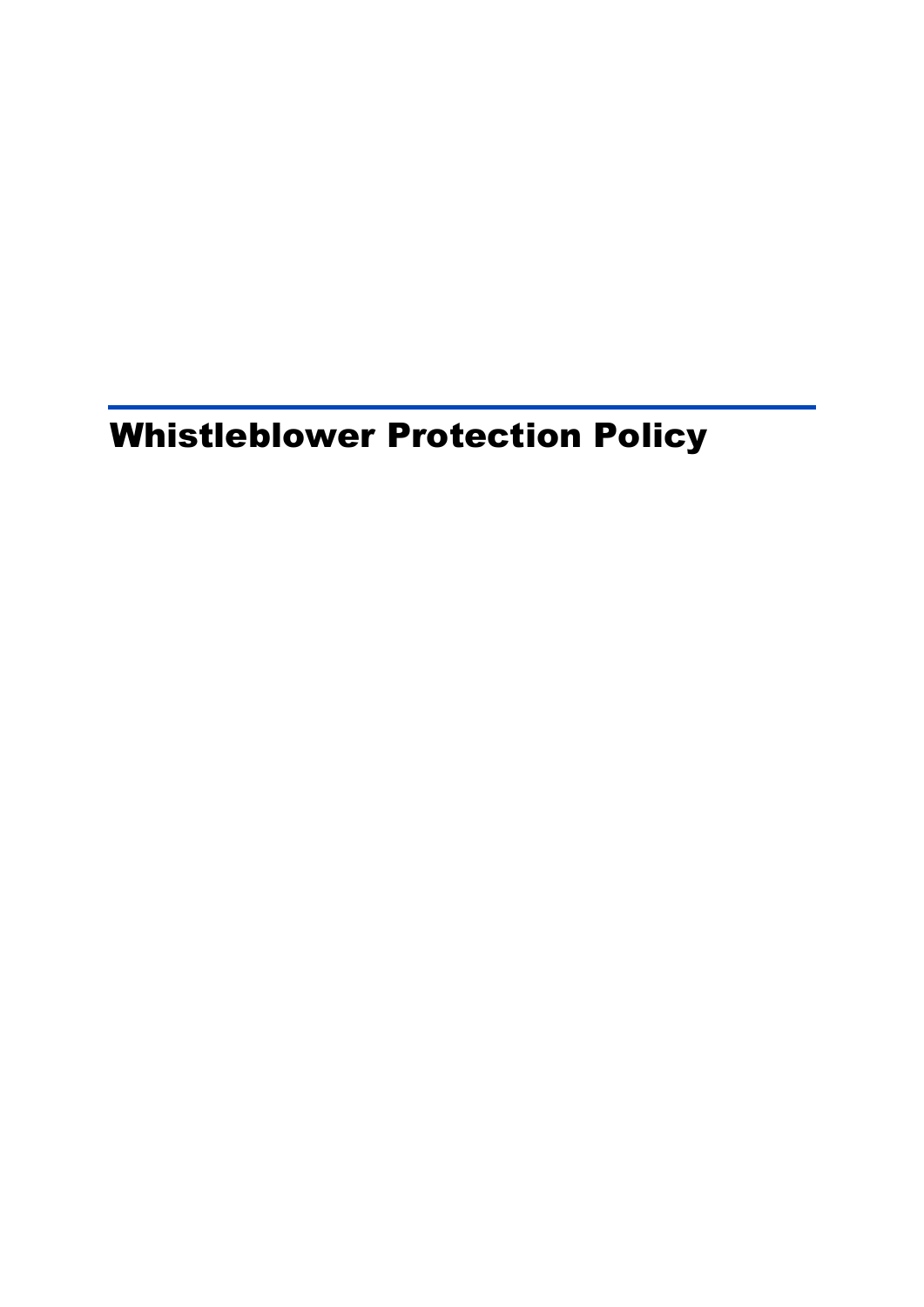# **1 Policy purpose and application**

Alta Zinc Limited (ABN 63 078 510 988) and its related subsidiaries (**Alta Zinc**) are committed to fostering a culture of compliance, ethical behaviour and good corporate governance. Alta Zinc values sustainability, accountability, integrity, honesty, fairness and respect and wishes to encourage a culture where any officer, employee or contractor does not suffer detriment because of speaking up about potential misconduct concerns. This policy has been adopted to provide a safe and confidential environment for people to raise any such concerns without fear of reprisal.

This Policy sets out:

- when you will be protected for speaking up about misconduct;
- the protections that may be provided to you if you speak up; and
- how disclosures made under this policy will be handled by Alta Zinc.

All officers, employees and contractors of Alta Zinc, wherever they are based, must comply with this Policy.

Officers and employees of Alta Zinc based outside Australia may also be subject to additional local whistleblower requirements in the country in which they are based.

This policy is also available in the Corporate Governance section of our website: www.altazinc.com.

This Policy also protects those who are entitled to whistleblower protection under the Australian whistleblower laws (see section [11](#page-7-0) of this policy).

# **2 Who is protected under this Policy?**

You will be protected under this Policy if:

- you are one of the individuals set out in section [3;](#page-2-0)
- you disclose information about the type of matters set out in section [4;](#page-2-1) and
- you disclose that information to one of the persons set out in section [5.](#page-3-0)

**We encourage you to contact a Whistleblower Protection Officer if you have any questions about making a disclosure or this Policy generally.**

**In some cases, you may wish to obtain independent legal advice:**

- **before making a disclosure (for example, if you are thinking about making a disclosure to an MP or a journalist); or**
- **if you feel you have suffered detriment because you made a disclosure, (including if you wish to seek compensation or remedies in court for potentially detrimental conduct or a failure to protect your identity).**

**That communication with your legal adviser will also be protected under the Australian whistleblower laws (irrespective of the outcome of that advice).**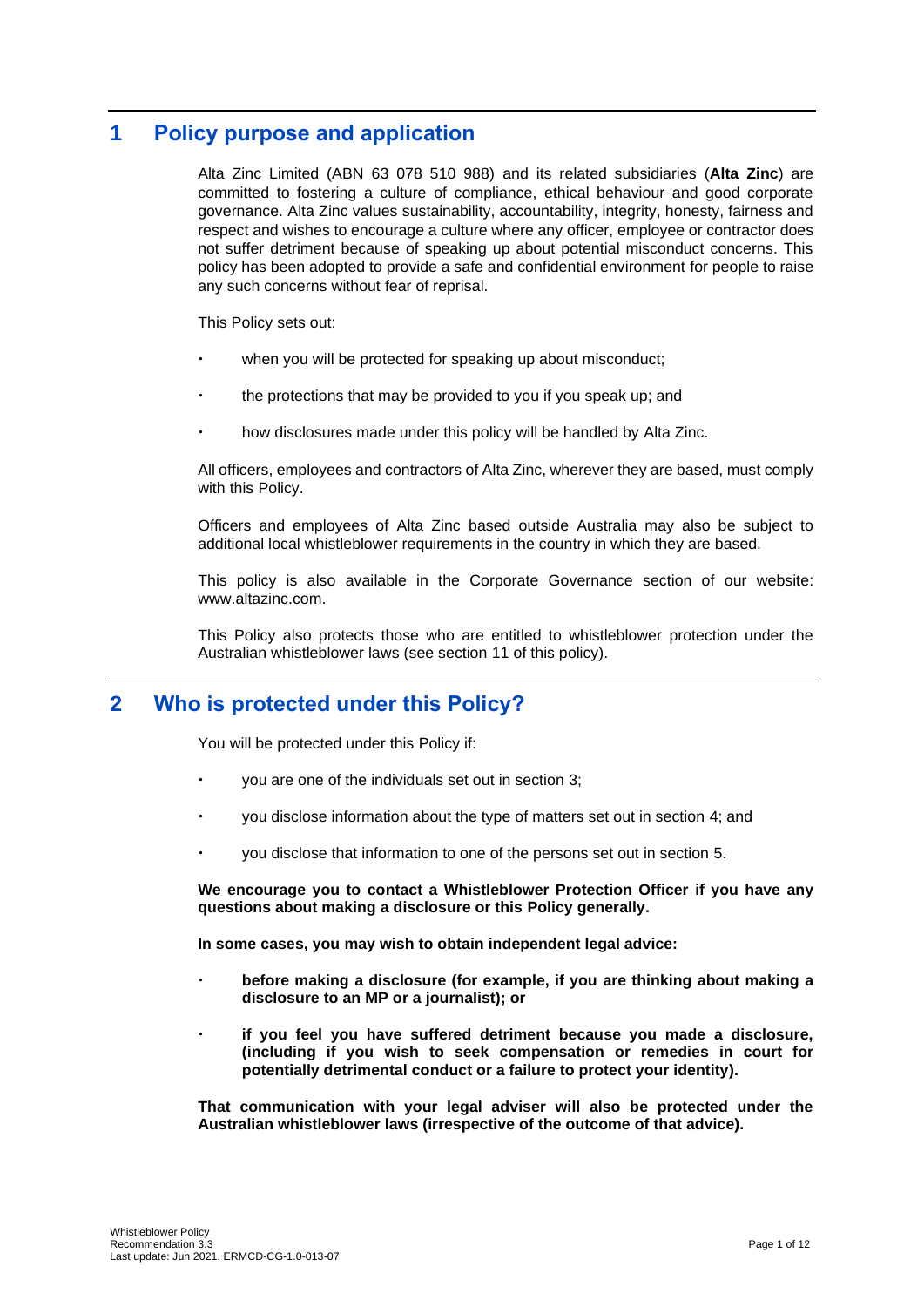# <span id="page-2-0"></span>**3 Who can make a disclosure?**

You can make a disclosure that qualifies for protection under the Australian whistleblower laws if you are or were:

- an officer or employee of Alta Zinc, including permanent, part-time, fixed-term or temporary employees or interns and secondees;
- a supplier of goods and services to Alta Zinc (whether paid or unpaid), including their employees (for example, contractors, consultants, service providers and business partners);
- an associate of Alta Zinc; or
- a parent, grandparent, child, grandchild, sibling, spouse or dependent of any of those people.

# <span id="page-2-1"></span>**4 What can a disclosure be about?**

**We encourage people to make disclosures about a broad range of matters. Whilst not all matters will qualify for protection under the Australian whistleblower laws, we will treat all disclosures made under this policy in the same way. However, disclosures cannot be made under this policy relating solely to personal workrelated grievances.**

**To be protected under the Australian whistleblower laws, you must make an eligible disclosure and must have reasonable grounds for that disclosure. You can still qualify for protection if your disclosure turns out to be incorrect, but you will not be protected if you make a deliberately false disclosure.**

Disclosures do not have to be about breaking the law. Eligible disclosures can be about misconduct or an improper state of affairs or circumstances that you have reasonable grounds to suspect has occurred or is occurring in relation to Alta Zinc.

Some examples of matters that are eligible disclosures are:

- conduct that amounts to a criminal offence or contravention of the *Corporations Act* or *Australian Securities and Investments Commission Act 2001* (Cth);
- conduct that is a Commonwealth criminal offence publishable by more than 12 months imprisonment;
- illegal conduct, such as fraud, theft, corruption, bribery, criminal damage to property or breaches of work health and safety laws;
- negligence, default, breach of trust and breach of duty;
- improper, unethical or dishonest conduct, such as misuse of company assets, conflicts of interest or abuses of authority;
- an activity that poses a significant risk to public safety, people, property, operations or the environment (irrespective of whether it involves a breach of law);
- any conduct that may indicate a systemic issue in relation to Alta Zinc;
- any business behaviours and practices that may cause consumer harm;
- conduct that represents a danger to the public or the financial system;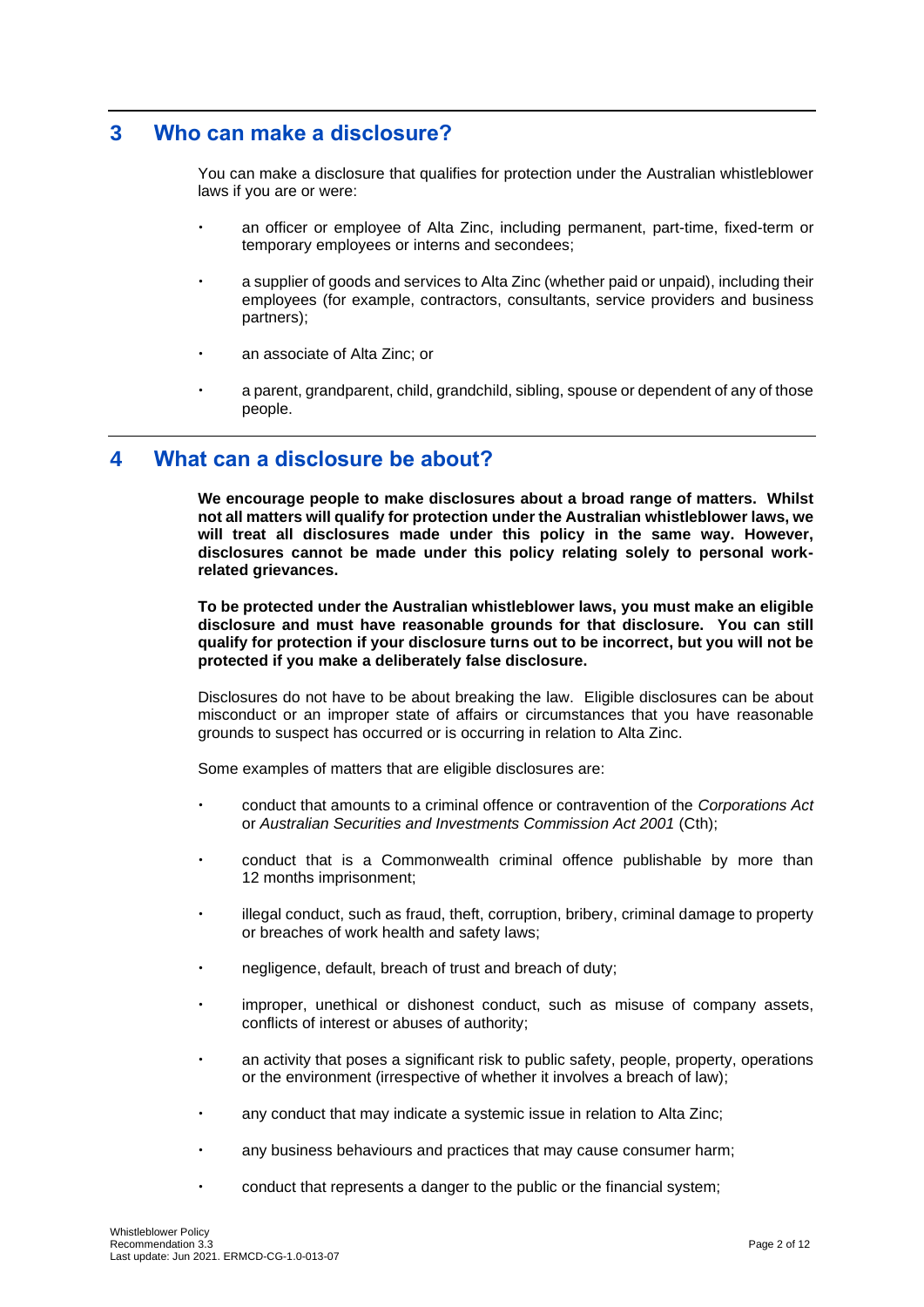- conduct that represents a significant risk to stability of or confidence in the financial system (irrespective of whether it involves a breach of law);
- conduct that is damaging to Alta Zinc's financial position or reputation;
- misconduct in relation to Alta Zinc's tax affairs;
- other misconduct concerning corporate governance, accounting or audit matters; or
- engaging in or threatening to engage in detrimental conduct against a person who has made a disclosure or is believed or suspected to have made, or be planning to make, a disclosure.

#### *Personal work-related grievances*

A personal work-related grievance is a grievance about an individual's employment that has implications only for the individual personally (such as payroll or remuneration issues, promotion decisions and interpersonal conflicts), but does not have any other significant implications for Alta Zinc or relate to conduct about an eligible disclosure as referred to above.

Disclosures about **solely personal work-related grievances are not** covered by this policy and do **not** qualify for protection under the Australian whistleblower laws unless they also relate to any detriment or threat of detriment (as explained in section 7.3) to you.

However, such a disclosure may still qualify for protection if:

- it is a 'mixed' disclosure meaning it includes information indicating other misconduct beyond your personal circumstances (for example, widespread bullying or harassment);
- Alta Zinc has breached employment or other laws punishable by imprisonment for a period of 12 months or more;
- Alta Zinc has engaged in conduct that represents a danger to the public;
- you suffer from or are threatened with, detriment for making a disclosure; or
- you seek legal advice or representation about the operation of the Australian whistleblower laws.

If your disclosure is a solely personal work-related grievance, you should make it in accordance with our HR policy.

If you are unsure, we encourage you to make your disclosure under this Policy.

### <span id="page-3-0"></span>**5 Who can receive a disclosure?**

All of the people listed in this section 5 can receive disclosures that qualify for protection under the Australian whistleblower laws. However, we encourage you to make your disclosure to one of our dedicated Whistleblower Protection Officers.

- **Stephen Hills**, Finance Director and Company Secretary, who can be contacted by phone +61 (0)417 994 113 or by email shills@altazinc.com
- **Alexander Burns**, Non-executive Chairman, who can be contacted by phone +61 (0)8 9321 5000 or by email aburns@altazinc.com

If you prefer, you can instead make a disclosure to the following people: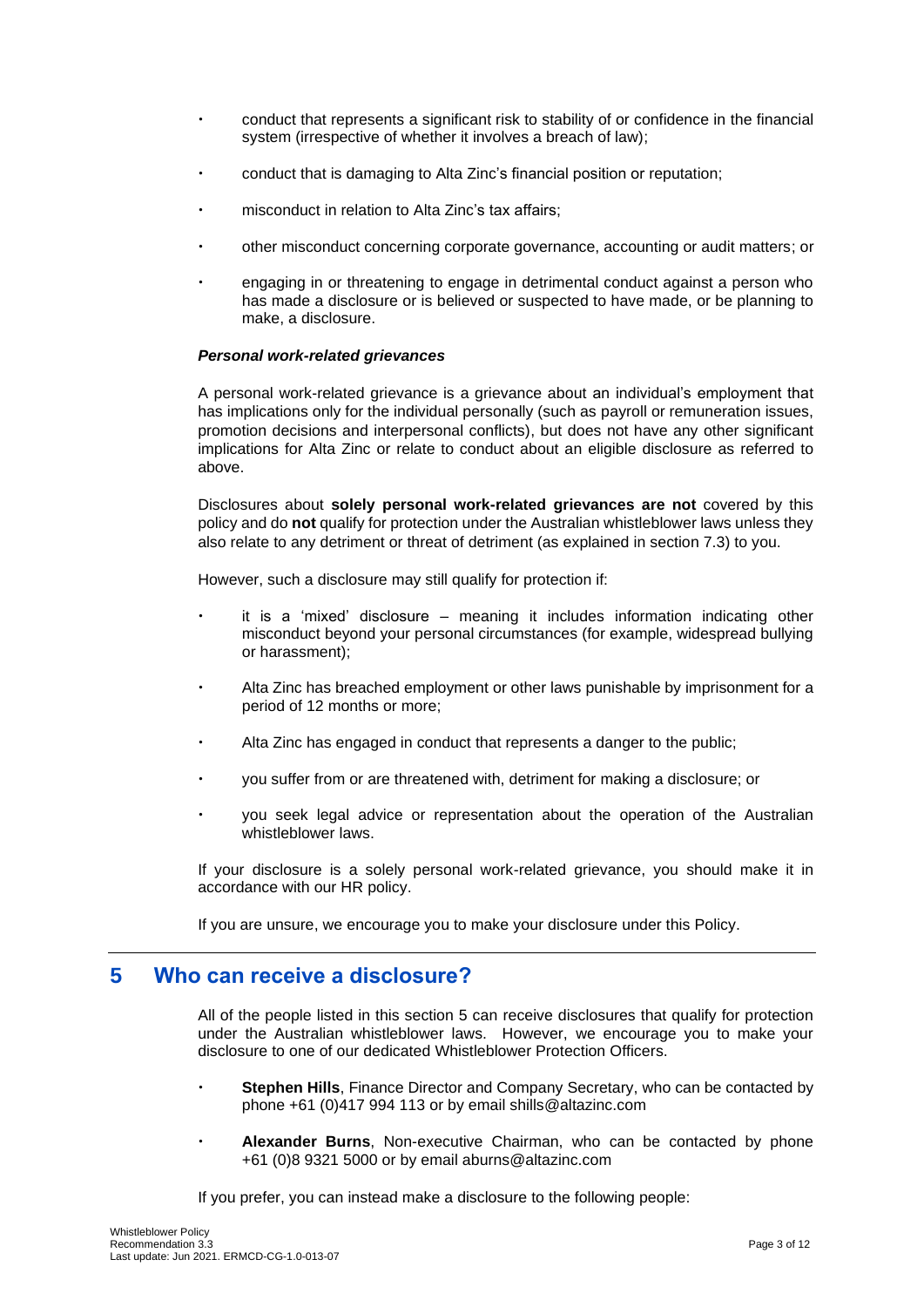- a member of our Executive Team;
- any other director, officer or senior manager of Alta Zinc;
- an auditor<sup>1</sup> (including a member of an audit team conducting an audit on Alta Zinc); or
- $\cdot$  Alta Zinc's registered tax agent or BAS agent<sup>2</sup>, if the disclosure concerns Alta Zinc's tax affairs or the tax affairs of an associate of Alta Zinc, or an employee or officer at Alta Zinc who has functions or duties relating to its tax affairs and who you consider may be assisted in their role by knowing that information.

# **6 How can a disclosure be made?**

You may make a disclosure at any time to the people identified in section 5 in person, by email, post, or delivered by hand.

An example form for making a disclosure is attached to this policy and is also available in Appendix A.

If you make a disclosure from or to an Alta Zinc email address, your email may be accessed by certain people in accordance with Alta Zinc's policies. If you are concerned about those limited circumstances in which your email might be accessed, you may prefer to make your disclosure verbally or by mail.

**You can make your disclosure anonymously (and stay anonymous throughout and after any investigation) and still qualify for protection under the Australian whistleblower laws.**

# **7 Protections for disclosers**

**Alta Zinc handles any disclosures made to it under this policy to protect disclosers.**

#### <span id="page-4-0"></span>**7.1 Identity protections**

If you make a protected disclosure, it is illegal for anyone to identify you or disclose any information that is likely to lead to you being identified, unless:

- any disclosure of information does not include your identity and is reasonably necessary to investigate your disclosure (but all reasonable steps must be taken to reduce the risk that you will be identified from the information);
- it is necessary to obtain legal advice about your disclosure and the whistleblower laws, in which case, we can pass the information on to our lawyer;
- we need to disclose the information to the *Australian Federal Police*; the *Australian Securities and Investments Commission* (**ASIC**); the *Australian Prudential Regulatory Authority* (**APRA**); or the *Australian Commissioner of Taxation* (**ATO**), if the disclosure concerns Alta Zinc's tax affairs or the tax affairs of an associate of Alta Zinc; or
- you consent to that disclosure.

<sup>&</sup>lt;sup>1</sup> Alta Zinc's external auditor is Crowe.

<sup>2</sup> Alta Zinc's tax agent is BDO Australia.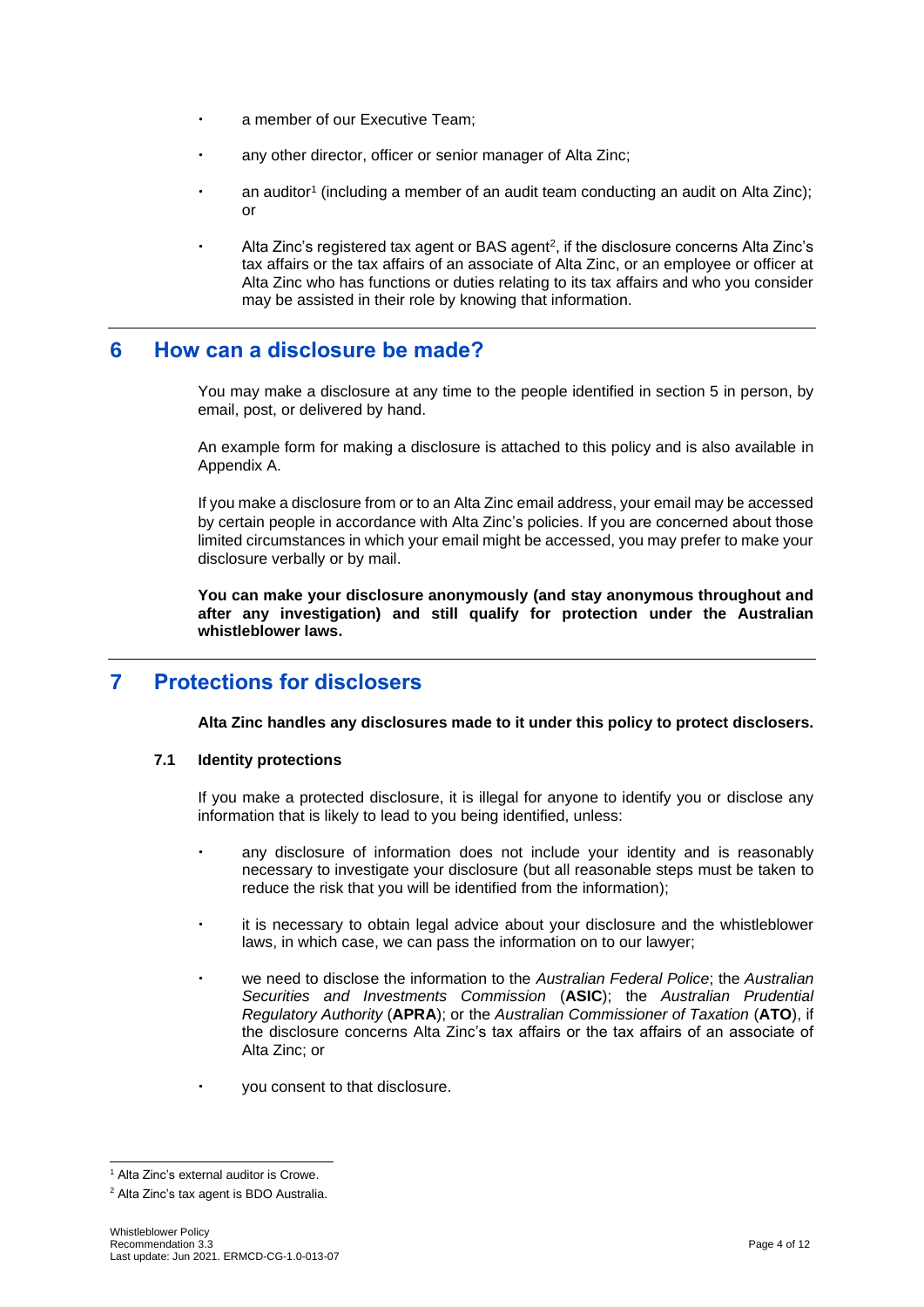#### <span id="page-5-0"></span>**7.2 Confidentiality and secure record keeping**

Subject to the exceptions allowed under section 7.1 of this Policy or otherwise by law, the identity of a whistleblower (or information that is likely to lead to their identity becoming known) must be kept confidential at all times during and after the investigation (including in any reporting to the Board or to any persons affected). All persons responsible for or involved in an investigation must take all reasonable steps to reduce the risk that a whistleblower will be identified.

Alta Zinc will keep your identify and your disclosure confidential and secure by:

- obscuring your name and identifying features from any internal reporting about your disclosure (unless you agree for your identity to be known);
- limiting access to all paper and electronic documents and materials to those directly involved in managing and investigating the disclosure; and
- ensuring that anyone who is involved in handling and investigating your disclosure is aware of the confidentiality requirements.

#### **7.3 Protection from detriment**

Alta Zinc is committed to protecting people who make disclosures under this Policy.

No-one at Alta Zinc (including any officers, employees or contractors) may cause or threaten any detriment to any person because they think a disclosure has been or might be made under this Policy.

"**Detriment**" includes (but is not limited to):

- dismissal of an employee;
- injury of an employee in their employment;
- alteration of an employee's position or duties to their disadvantage;
- discrimination, harassment or intimidation;
- harm or injury including psychological harm, damage to property, reputation or financial position; or
- taking action against a person (including any disciplinary action or imposing a liability) for making a disclosure.

However, Alta Zinc is entitled to take steps that:

- are reasonably necessary to protect you from detriment (for example, moving you to another office to protect you from detriment if you have made a disclosure about your immediate work area); or
- relate to managing unsatisfactory work performance in line with Alta Zinc's performance management framework.

#### **7.4 Protection from civil, criminal and administrative liability**

You will also be protected from any of the following in relation to your disclosure:

 civil liability – for example, any legal action against you for breach of an employment contract, duty of confidentiality or another contractual obligation;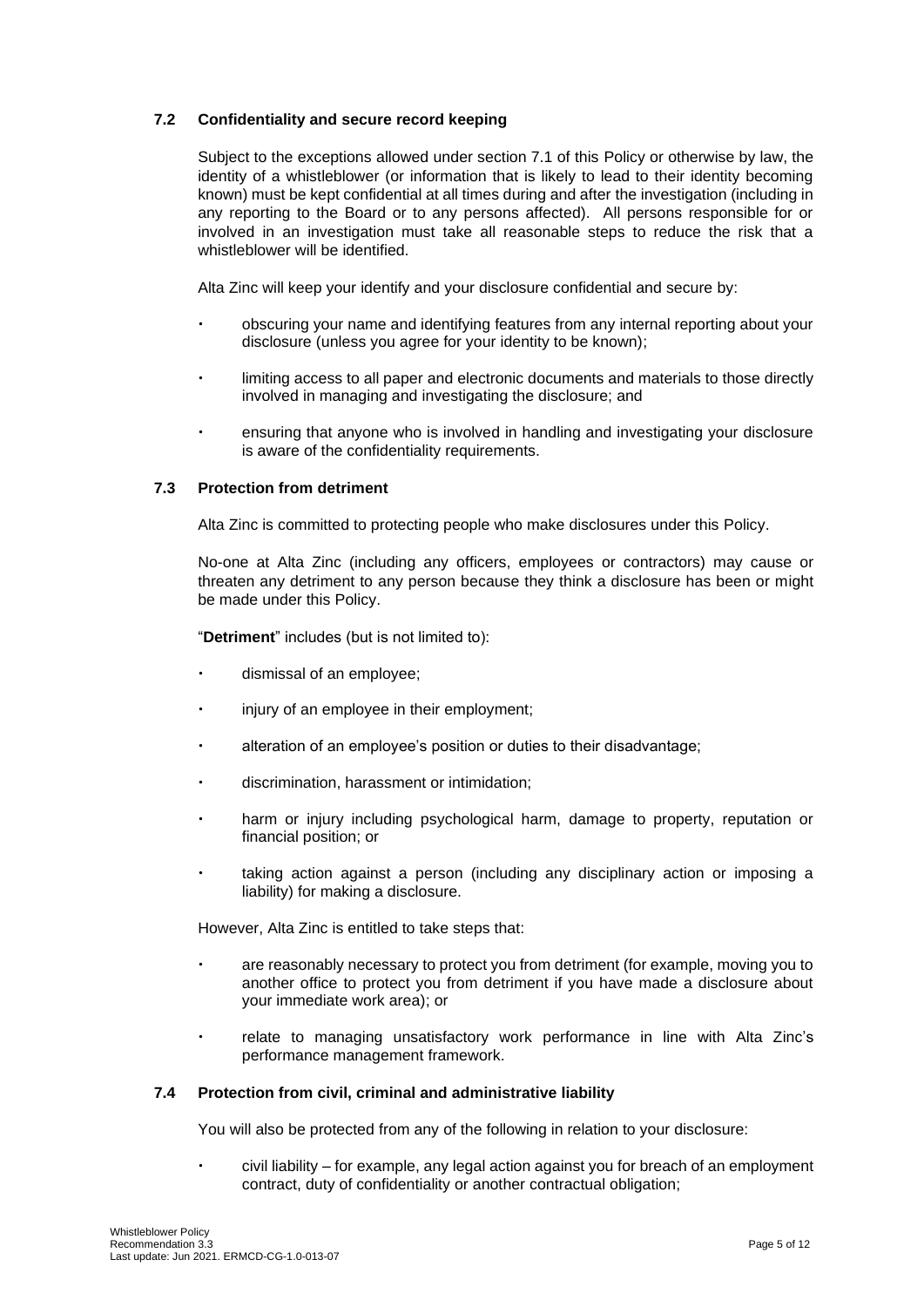- criminal liability for example, prosecution for unlawfully releasing information or otherwise using your disclosure against you in a prosecution (other than for making a deliberately false disclosure); and
- administrative liability for example, disciplinary action for making a disclosure.

However, you may be liable for any personal misconduct revealed by your disclosure.

#### **7.5 Compensation and other remedies**

You may seek compensation and other remedies through the courts if:

- you suffer loss, damage or injury because of a disclosure; and
- Alta Zinc failed to take reasonable precautions and exercise due diligence to prevent detrimental conduct.

#### <span id="page-6-0"></span>**7.6 Support and practical protections**

Alta Zinc has in place processes for protecting, supporting and monitoring the welfare of anyone who makes a disclosure. This includes risk assessment of any potential detriment, work adjustment considerations and support services such as stress management strategies which may include counselling.

# **8 Investigations of disclosures under this policy**

When you make a disclosure under this Policy, your disclosure will typically be investigated as follows and by maintaining confidentiality in accordance with section [7.2:](#page-5-0)

- **STEP 1** The person who receives your disclosure will provide the information to a Whistleblower Protection Officer, as soon as practicable, ensuring your identity is protected (in accordance with section [7.1\)](#page-4-0), unless you have consented otherwise.
- **STEP 2** The Whistleblower Protection Officer will determine whether your disclosure is covered by this Policy and, if appropriate, appoint an investigator with no personal interest in the matter to conduct an investigation. If required, an external investigator will be appointed to ensure the investigation is handled fairly and independently or where specialist skills or expertise are necessary.
- **STEP 3** The investigator(s) will conduct the investigation in an objective and fair manner, ensuring that they give any employee who is mentioned in the disclosure an opportunity to respond to the allegations prior to any adverse findings being made against them. Those employees are also entitled to access the support services referred to in section [7.6.](#page-6-0)

If you can be contacted (including through anonymous channels), we will give you regular updates on the status of the investigation as appropriate, with the frequency and timing of such updates depending on the nature of your disclosure.

Alta Zinc will aim to conclude the investigations with 6 months of receiving your disclosure. But that time may vary depending on the nature of your disclosure.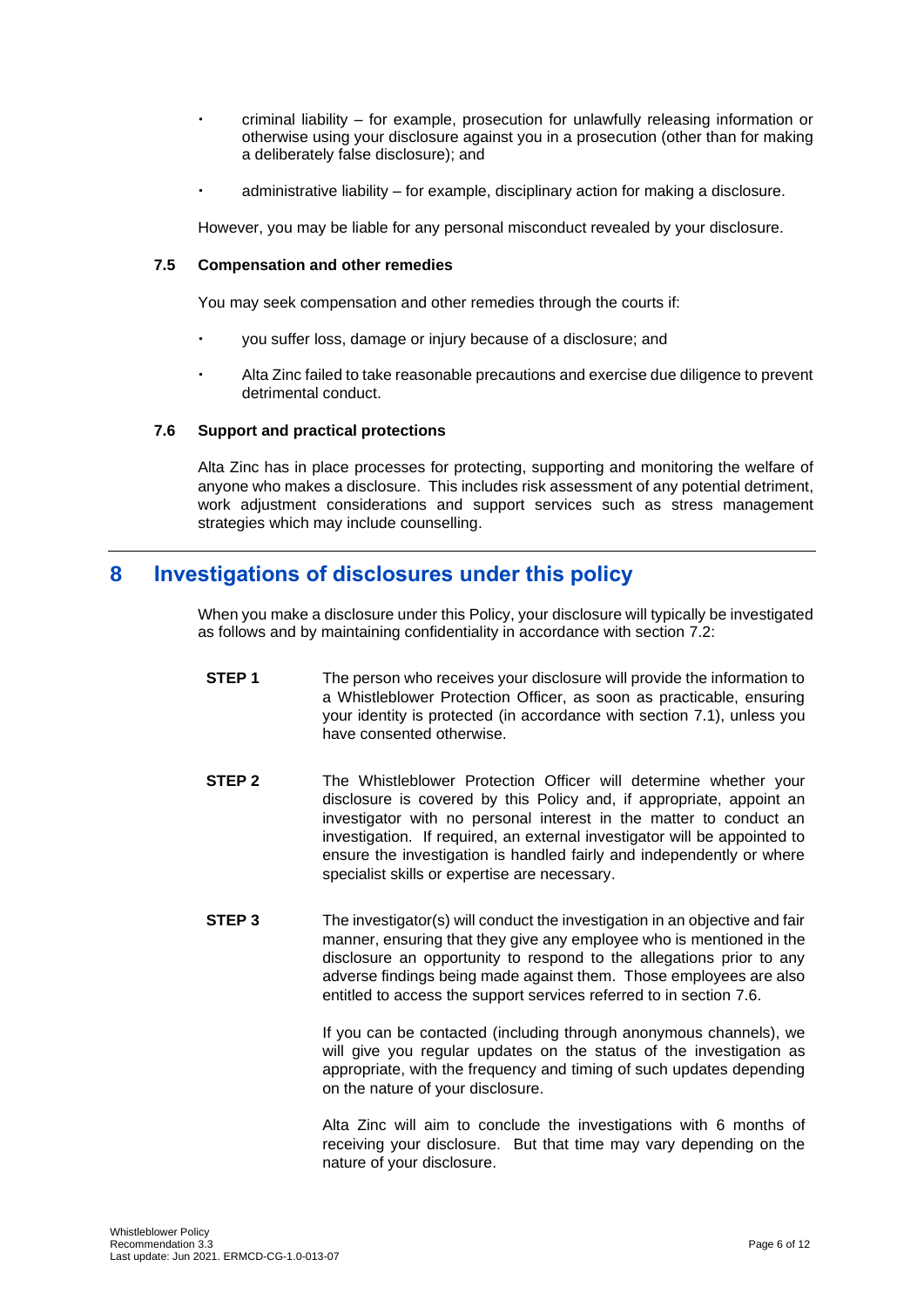**STEP 4** The outcome of the investigation will be reported to the Board (protecting your identity, if applicable) and may, if the Whistleblower Protection Officer considers appropriate, be shared with you and any persons affected.

**We encourage you to raise any concerns you have about the investigation of your disclosure, your treatment or any aspects of this Policy with a Whistleblower Protection Officer or the person to whom you made your disclosure, and we will consider whether any further steps need to be taken.**

# **9 Board reporting**

The Whistleblower Protection Officers must provide the Board or its delegated committee at least quarterly reports on all active whistleblower matters, including information on:

- the number and nature of disclosures made in the last quarter (for example, by who, who to and matter type);
- how disclosures were reported;
- the status of any investigations underway;
- the frequency of communications with disclosers;
- the outcomes of completed investigations and actions taken; and
- the timeframes for responding and investigating disclosures.

The Board or its delegated committee will also be immediately informed of any material incidents reported under this Policy, including any information that may be materially price sensitive in accordance with Alta Zinc's Continuous Disclosure Policy.

# **10 Training**

Our Whistleblower Protection Officers and all eligible recipients of disclosures must attend compulsory training organised by Alta Zinc on responding appropriately to disclosures made under this Policy.

Our employees must attend compulsory training on our whistleblower program which will include information on how to make a disclosure, what the disclosure can be about, to whom a disclosure can make it, the protections and support available and when further information or independent legal advice might be sought.

# <span id="page-7-0"></span>**11 How this policy interacts with whistleblower laws**

By making a disclosure in accordance with this Policy, you may be protected under the Australian whistleblower laws if the type of matter you disclose is protected by those laws.

While this Policy principally deals with internal disclosures, the protections afforded by the Australian whistleblower laws (set out in section 7) also include some types of disclosure made to external parties, such as:

- legal representatives, to obtain advice or representation about the Australian whistleblower laws;
- ASIC, APRA or the ATO; or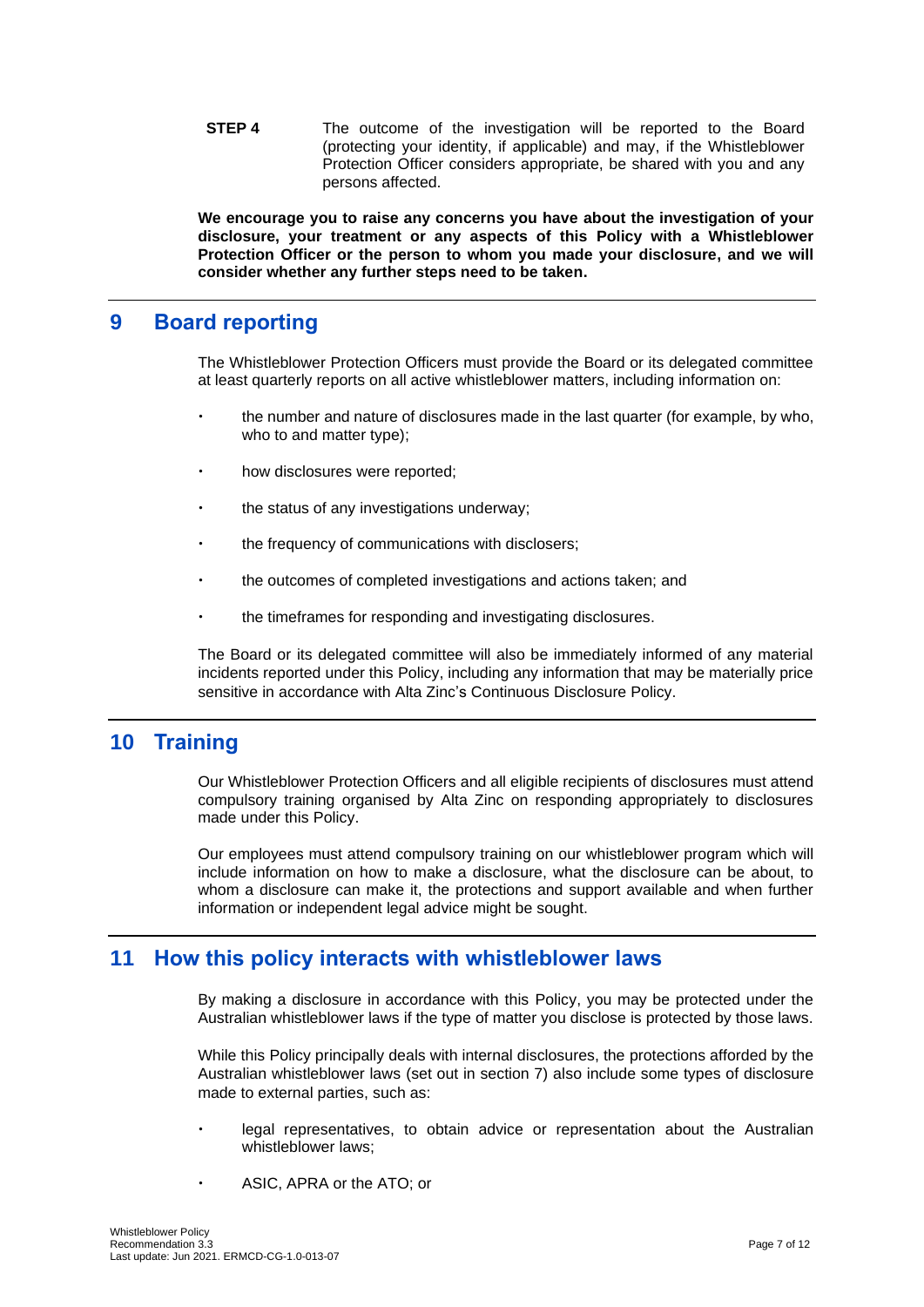MPs or journalists, where you have reasonable grounds to believe that making the further disclosure would be in the public interest or the information concerns a substantial and imminent danger to the health or safety to one or more persons or to the natural environment, but only where prior disclosure has been made to ASIC, APRA or the ATO and Alta Zinc in certain circumstances. It is important you understand strict criteria apply and we recommend you obtain legal advice before making a disclosure to one of these people.

For more information about the Australian whistleblower laws (including how to make a disclosure directly to ASIC or the ATO), see the information available on the ASIC website (including Information Sheet 239 *How ASIC handles whistleblower reports*) and the ATO website.

If you are a Alta Zinc officer, employee or contractor based outside Australia, you may also have protections and obligations under the whistleblower laws in the country in which you are based.

# **12 Non-compliance with this Policy**

Any breach of this Policy by an officer, employee or contractor will be taken seriously by Alta Zinc and may be the subject of a separate investigation and/or disciplinary action.

A breach of this Policy may also amount to a civil or criminal contravention under the Australian or other applicable whistleblower laws, giving rise to significant penalties.

We encourage you to raise any concerns about non-compliance with this Policy with a Whistleblower Protection Officer in the first instance. You can also lodge any concerns to ASIC or the ATO for investigation.

# **13 Policy review**

This Policy must be reviewed by the Board or its delegated corporate governance committee with the assistance of the Whistleblower Protection Officers at least annually to ensure it is operating effectively. Any recommended changes must be approved by the Board or its delegated corporate governance committee.

The Company Secretary is authorised to make administrative and non-material amendments to this policy provided that any such amendments are notified to the Board or its delegated committee at or before its next meeting.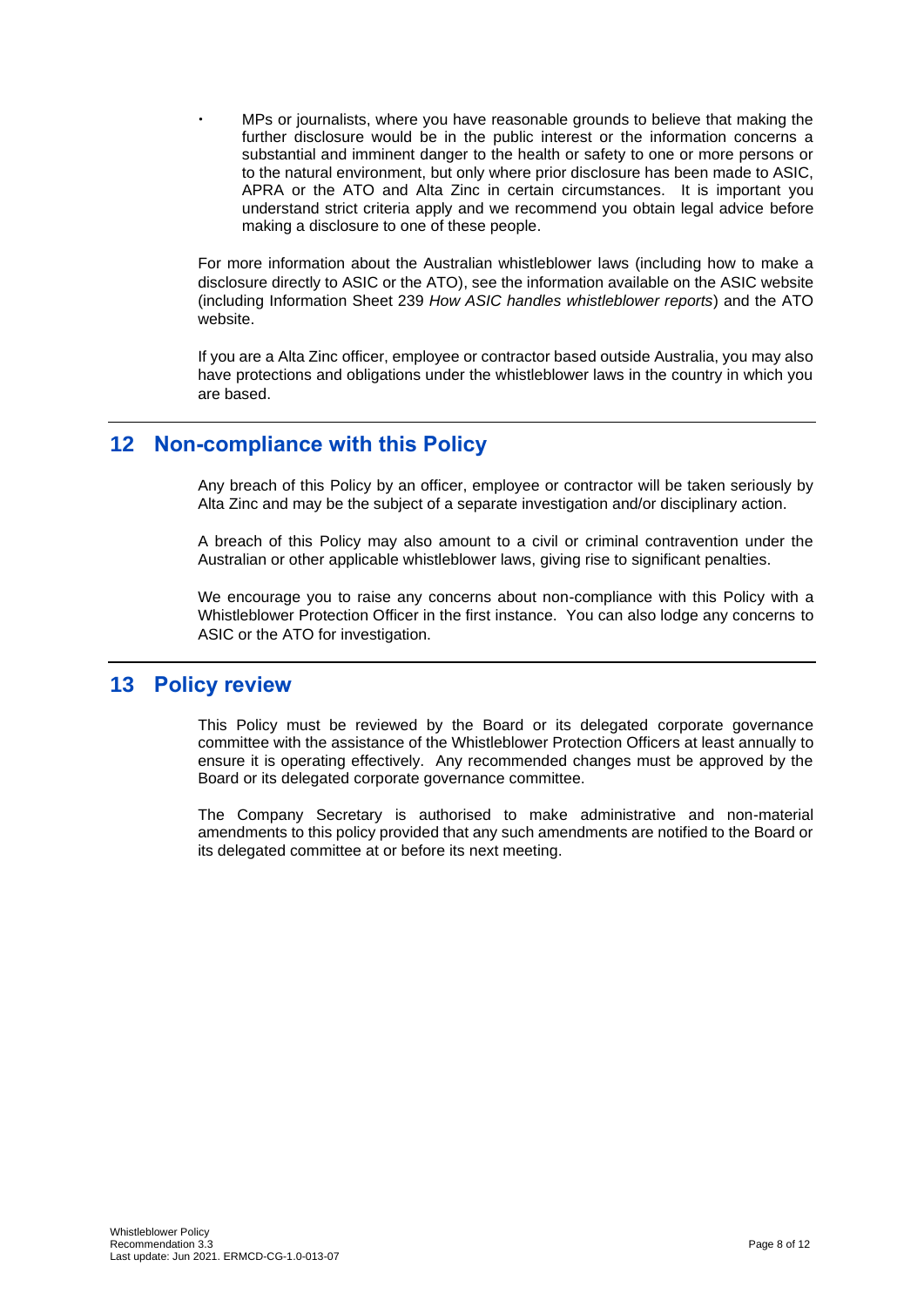# **Appendix A – Disclosure Form**

The Board of Directors of Alta Zinc Limited (ABN 63 078 510 988) and its subsidiaries (**Alta Zinc**) and its subsidiaries (Alta Zinc) are committed to fostering a culture of compliance, ethical behaviour and good corporate governance. Alta Zinc values teamwork, respect and integrity and wishes to encourage a culture where any officer, employee or contractor does not suffer detriment because of speaking up about potential misconduct concerns. Alta Zinc appreciates you taking the time to bring matters of concern to our attention; thank you for speaking up.

This form can be used by anyone who is or was a director, other officer, employee, contractor, consultant, supplier, supplier's employee, as well as a parent, grandparent, child, grandchild, sibling, spouse or dependant of any of these individuals.

This form is part of Alta Zinc's whistleblower program and is intended to assist you make a disclosure by email or post relating to Alta Zinc, or an officer or employee of Alta Zinc, under Alta Zinc's Whistleblower Policy.

Use of this form (including provision of all information requested in it) is optional and it is open to you to make your disclosure in another way.

You can provide this form to Alta Zinc by email, post or by hand via:

- **Stephen Hills**, Finance Director and Company Secretary, who can be contacted by phone +61 (0)417 994 113 or by email shills@altazinc.com
- **Alexander Burns**, Non-executive Chairman, who can be contacted by phone +61 (0)8 9321 5000 or by email aburns@altazinc.com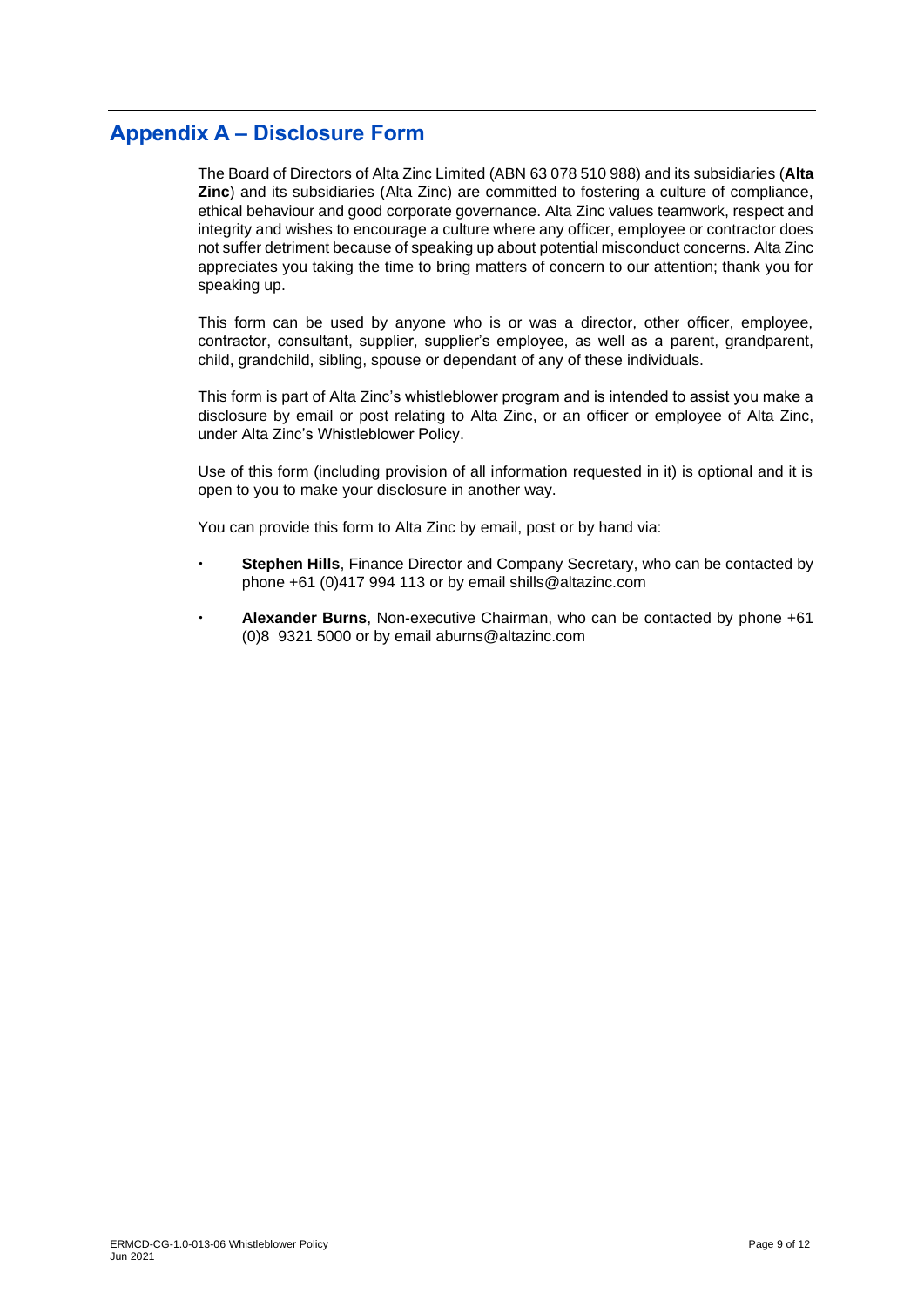| <b>SECTION A: CONSENT</b>                                                                          |                                                                                                                                      |                                                               |  |  |
|----------------------------------------------------------------------------------------------------|--------------------------------------------------------------------------------------------------------------------------------------|---------------------------------------------------------------|--|--|
| $\Box$                                                                                             | I consent to my identity being shared in relation to this disclosure; OR                                                             |                                                               |  |  |
| $\mathsf{L}$                                                                                       | I wish for my identity to remain anonymous<br>(If you wish to remain anonymous, you do not need to complete section B and Section C) |                                                               |  |  |
| $\Box$                                                                                             | I consent to being contacted about my disclosure<br>(If so, please complete Section C)                                               |                                                               |  |  |
| $\Box$                                                                                             | I wish to receive updates about my disclosure<br>(If so, please complete Section C)                                                  |                                                               |  |  |
| <b>SECTION B: PERSONAL DETAILS</b>                                                                 |                                                                                                                                      |                                                               |  |  |
| Name:                                                                                              |                                                                                                                                      |                                                               |  |  |
| <b>Address:</b>                                                                                    |                                                                                                                                      |                                                               |  |  |
| Location (if applicable):                                                                          |                                                                                                                                      | $\Box$ Australia<br>$\Box$ Italy                              |  |  |
| Department / Team (if applicable):                                                                 |                                                                                                                                      |                                                               |  |  |
| <b>Role / Position:</b>                                                                            |                                                                                                                                      |                                                               |  |  |
| <b>SECTION C: CONTACT DETAILS</b>                                                                  |                                                                                                                                      |                                                               |  |  |
| Preferred telephone no: (this may<br>be a private number; please include<br>country and area code) |                                                                                                                                      |                                                               |  |  |
| Preferred email address: (this may<br>be a private email address)                                  |                                                                                                                                      |                                                               |  |  |
| Preferred contact method: (phone /<br>email / in person)                                           |                                                                                                                                      | Phone<br>ш<br>$\Box$ Email<br>$\Box$ Mail<br>$\Box$ In person |  |  |
| Best time to contact you:                                                                          |                                                                                                                                      |                                                               |  |  |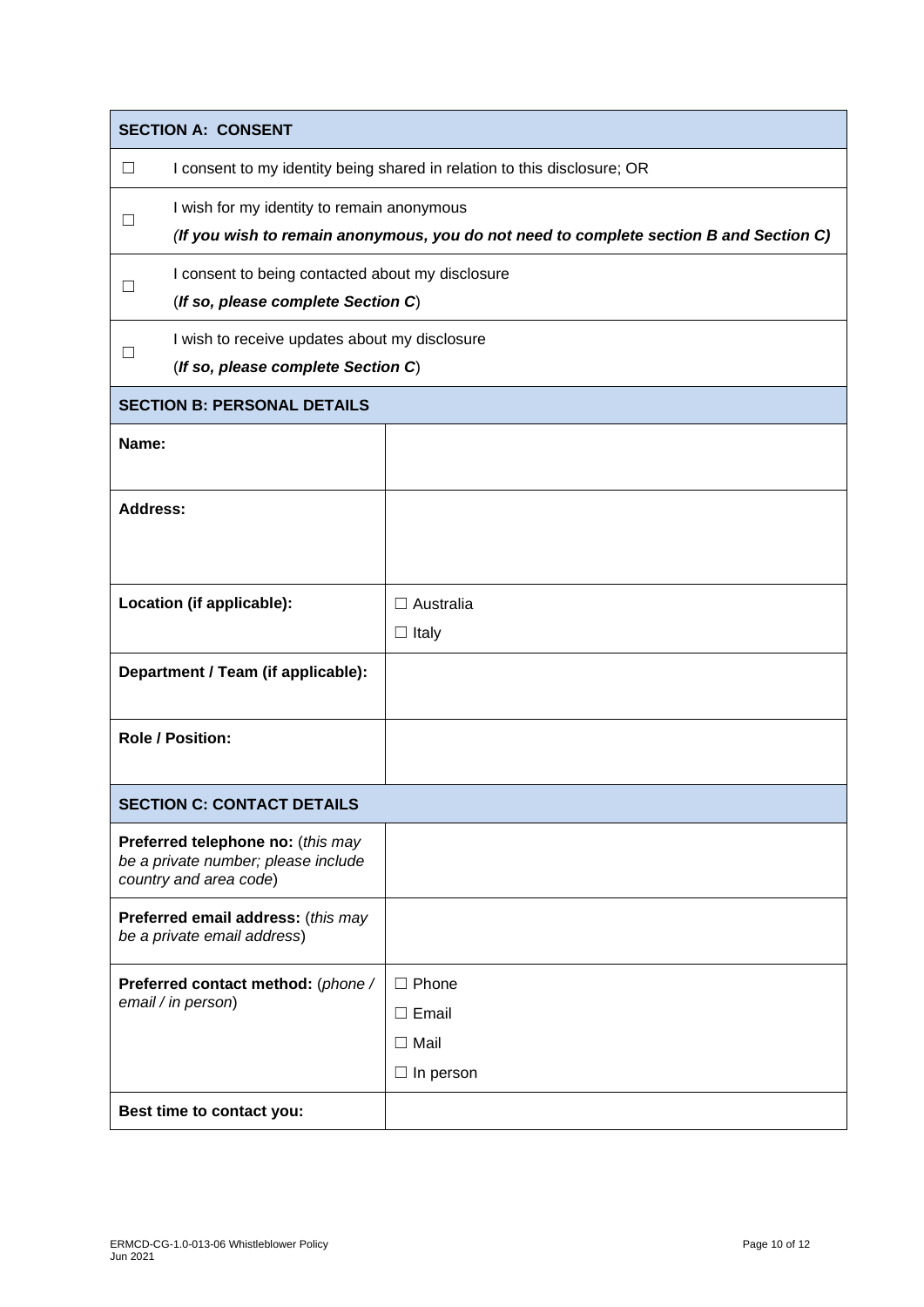#### **SECTION D: DISCLOSURE**

#### **All questions are optional – however, the more information that you provide, the easier it will be for us to investigate and address your concerns.**

| 1            | A description of your concerns, including:<br>Location<br>$\bullet$<br>Time<br>$\bullet$<br>Persons involved<br>(You are encouraged to include with this<br>disclosure any supporting evidence you<br>may hold - you can use box 7 or a<br>separate page if you run out of space) |  |
|--------------|-----------------------------------------------------------------------------------------------------------------------------------------------------------------------------------------------------------------------------------------------------------------------------------|--|
|              |                                                                                                                                                                                                                                                                                   |  |
| $\mathbf{2}$ | How did you become aware of the<br>situation?                                                                                                                                                                                                                                     |  |
| $\mathbf{3}$ | Who was involved in the conduct,<br>including any names, departments and<br>position?                                                                                                                                                                                             |  |